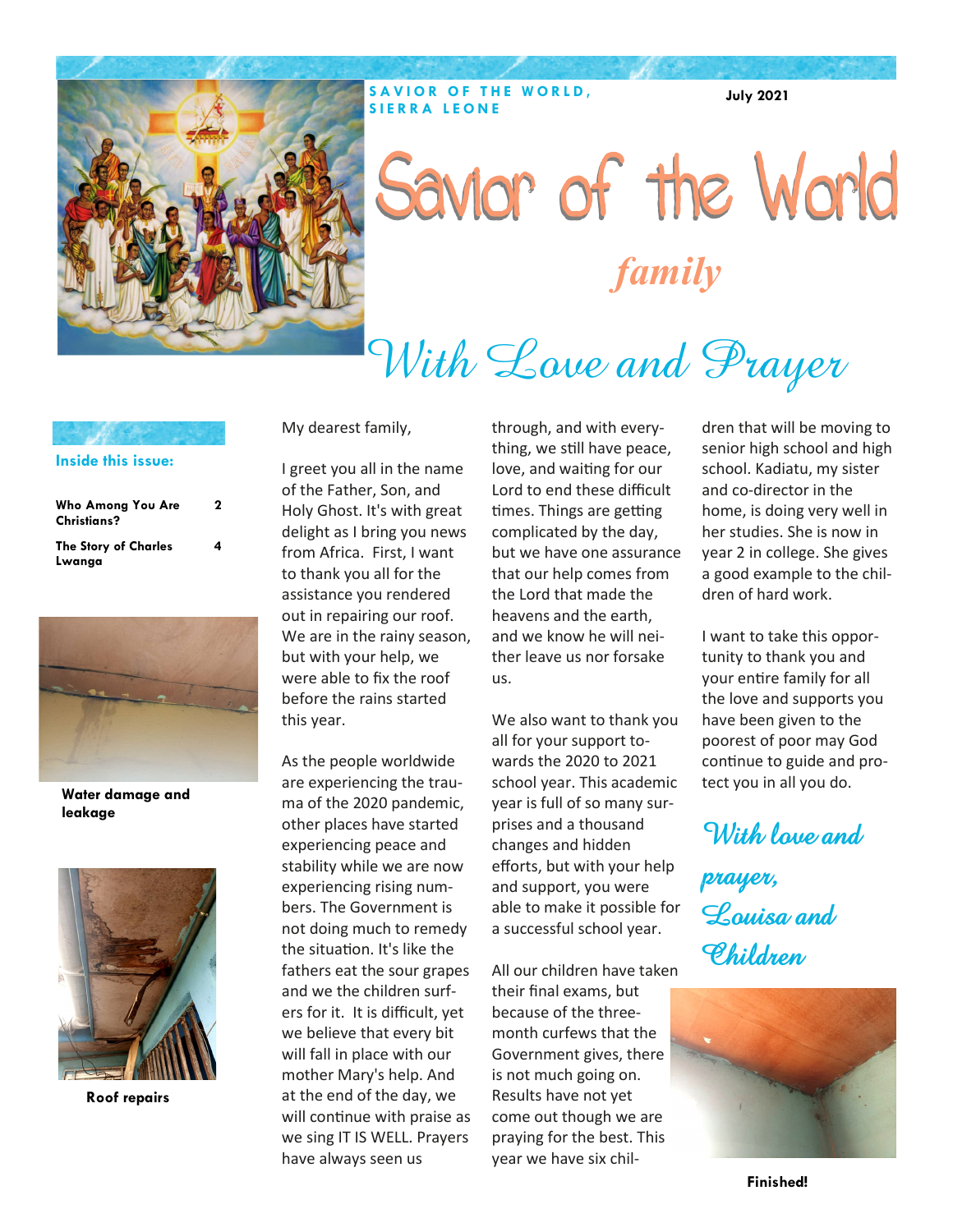Page 2

#### **Who Among You Are Christians?**

Dear Brothers and Sisters of the Savior of the World Family,

May the Peace of our Lord Jesus be with you, now and always!

Recently the Church celebrated one of the most important Catholic feasts that anyone can celebrate in our present-day milieu of social confusion.

St. Charles Lwanga and his companions (June 3) suffered a martyr's death with a brutality that could only come from an anger that was burning up the heart of their king and master, Kabaka Mwanga. Why had his anger reached the point of an uncontrollable force propelling him into the brutality that matches that of an abortionist?

The fuel of his anger was the resistance of young Catholic men and boys to his homosexual overtures. From what we know Kabaka Mwanga was not necessarily homosexual, but he definitely had given himself to a lifestyle of sensuality. Indeed it seems to be commonplace among those who refer to themselves as homosexual or bisexual to be really victims of a physical/ emotional sensuality that deceptively leaves the partners with the idea that they are "feeling love".

Mwanga had just returned from an exhausting hunting exhibition. He was looking to relieve himself of the pressures and impulses of sensuality. When to his surprise he found none of his court workers waiting for him he immediately inquired about what was going on. Those who had been observing the Catholic young men knew where they were: they were gathered together for bible readings and catechism lessons.

Kabaka Mwanga sent for one hoping that the young man would admit his mistake. The man's name was Denis Ssebuggwawo. Kabaka Mwanga asked him, "Where have you been? Did you not know that I was waiting for you?" Dennis said without hesitation – and without fear of the anger that he knew Mwanga would unleash – "Your majesty, I have been teaching the ways of Jesus Christ to my companions."

The Mwanga immediately picked up a spear he had been using to hunt wild animals and thrust it into Dennis' heart. Dennis died almost immediately in a way that starkly resembled the moment when Jesus' chest lay open with blood and water pouring out. Denis' death was the consequence of a spear thrust, yes, but also the consequence of a young man's courage to say, "No", to a man who wanted a relationship with him that could not be categorized as morally pure.

It only took a couple of days for Kabaka Mwanga to discover that any of his court workers who were Christian were going to say, "No," to sexual advances. The next time he assembled them together, therefore, he said nothing about homosexuality or love partnerships. He simply said, "Who among you are Christian?" Amazingly even young men who had not yet been baptized raised their hands and claimed to be Christian. All of them knew the implications of affirming their allegiance to Jesus Christ: they would suffer a brutal death at their tender, young age.

The night before the executions the king made sure that none of the candidates for martyrdom would sleep. They played about 19 very sizable drums all during the night. Since everyone was awake, St. Charles Lwanga, a young lay person, took the opportunity to use his own drinking water to baptize four of his companions, including St. Kizito, just thirteen years old.

There are many years

All of them knew the implications of affirming their allegiance to Jesus Christ: they would suffer a brutal death at their tender, young age.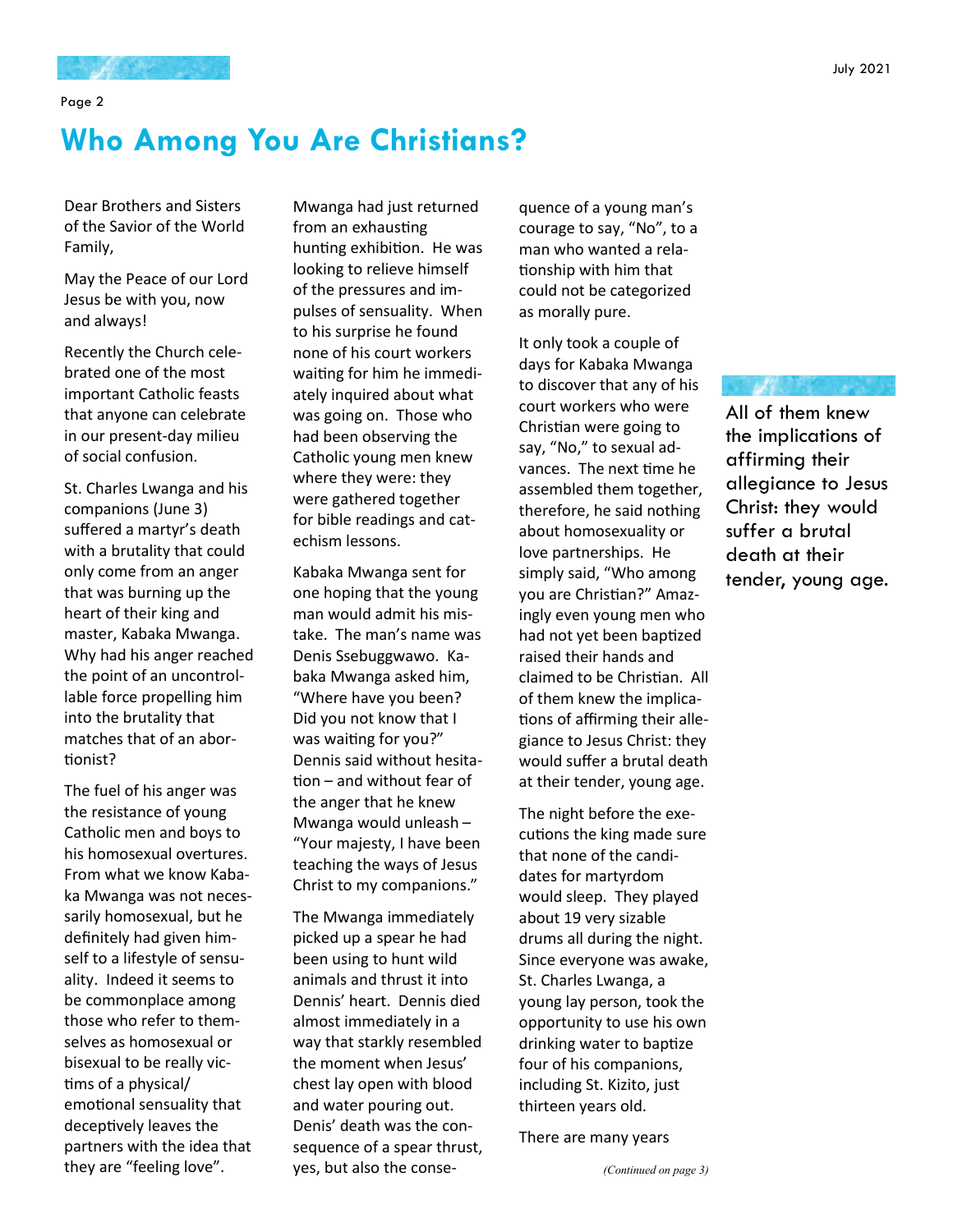Page 3

#### **Who Among You Are Christians?**

when the Feast of the African martyrs comes very close to the Solemnity of the Body of Christ (Corpus Christi). This year, 2021, is one of those years. We celebrated the African martyrs on Thursday, June 3rd, and then the Body of Christ on Sunday, June 6th. In the year 1988, I was ordained a priest on the Feast of the African Martyrs. Since before God, there are no coincidences, I am convinced that Jesus, really present with us in the Eucharist, wants us to pay attention to his presence in the heart of those who offer their lives as a pure and generous sacri-

*(Continued from page 2)* fice. When others are ready to assail the purity and scorn the generosity of the persons surrendering themselves in sacrifice to the ever-gracious will of God, Jesus is sending a message to all of us.

And what is that message?

The message, my brothers and sisters, is that the ways of love must pass through the virtues of purity and generosity. Purity and generosity breed courage. Courage opens the heart to the seven gifts of the Holy Spirit: (1) wisdom, so that we may be peacemakers and so receive the blessing of a new identity as God's children; (2) understanding, so that we may be pure of heart and receive the blessing of seeing God; (3) counsel. so that we may be merciful and so receive the blessing of receiving God's mercy; (4) fortitude, so that we may hunger and thirst for justice and so receive the blessing of having our souls satisfied; (5) knowledge, so that we may know when to mourn the absence of Jesus in our societies, countries and personal lives and so receive the blessing of consolation; (6) piety, so that we may be meek, resisting all inclinations to anger and so find ourselves secure within the Providence of God; and (7) fear of the

Lord, so that we may be humble and therefore find ourselves in the communion of saints.

Let us live today and every day with wholehearted trust in God's Providence. May St. Joseph protect us from all impulses of anger, sensuality and brutality. May we live in the freedom of God's children.

*Father Umuhozanimana*



**Dinner time in the home**